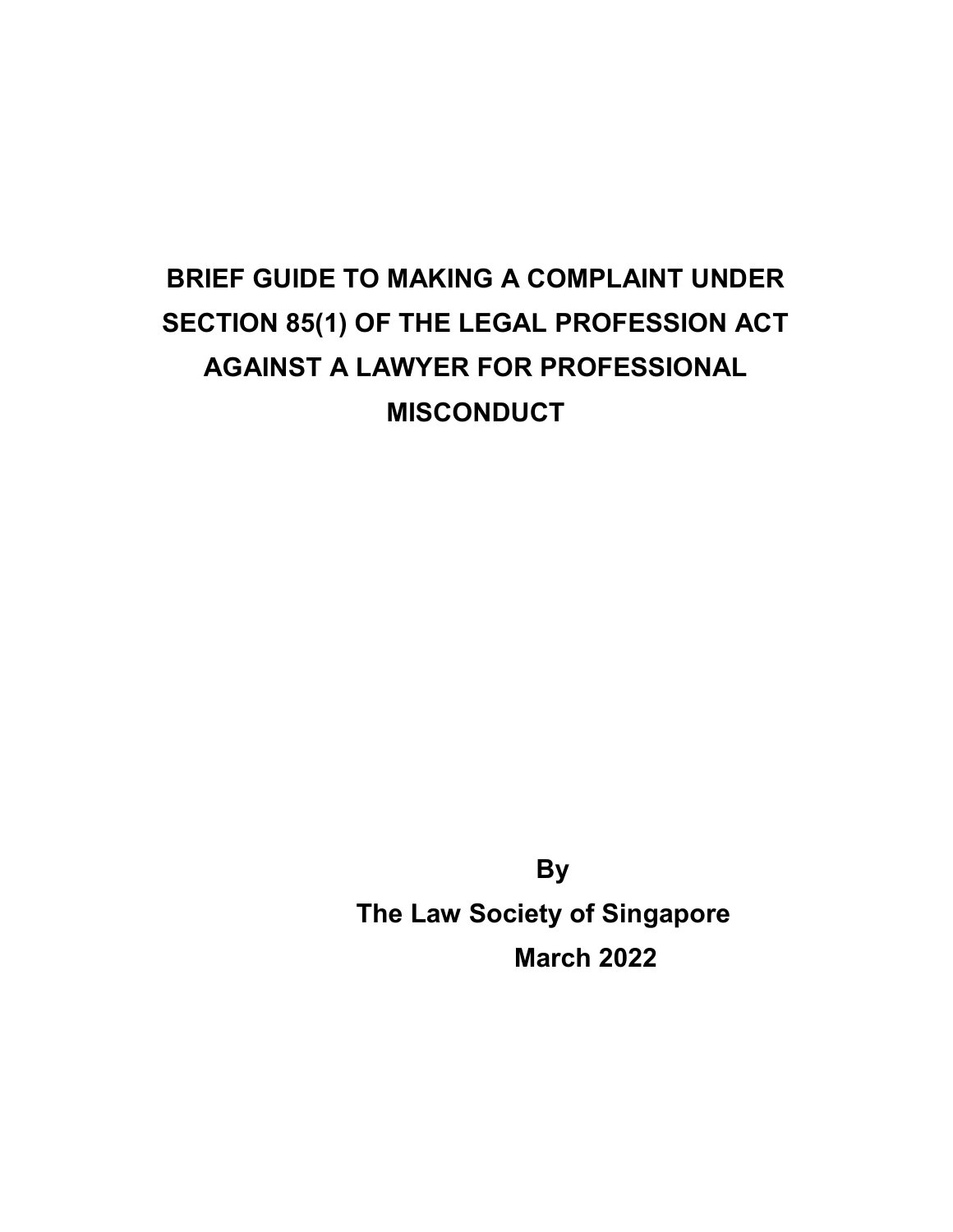## MAKING A COMPLAINT AGAINST THE CONDUCT OF A LAWYER

#### A COMPLAINT OF MISCONDUCT UNDER SECTION 85(1) OF THE LEGAL PROFESSION ACT (CHAPTER 161) (THE "ACT")

#### 1. WHAT IS "PROFESSIONAL MISCONDUCT"?

The conduct of a lawyer which is below the standard expected of a member of an honourable profession.

The complaint is made under Section 85(1) of the Legal Profession Act (Chapter 161) ("the Act") to the Council of the Law Society of Singapore, which is the governing body of the Law Society.

The Council can only refer a complaint to the Chairman of the Inquiry Panel if it is made in accordance to the requirements of the Act.

The complaint of misconduct may be made against a lawyer in a Singapore law practice and is not restricted only to the lawyer engaged and /or appointed to act on your behalf.

#### 2. POWERS OF THE INQUIRY COMMITTEE TO ORDER COSTS AGAINST YOU

Kindly take note that if your complaint is referred for investigation by an Inquiry Committee (IC) the IC may require you to deposit with The Law Society a reasonable sum not exceeding S\$1,000 to cover costs and expenses. Further, if the IC finds the complaint to be frivolous or vexatious, the IC may order you to pay any person including the lawyer(s) you have complained against, all or any costs reasonably incurred by the lawyer(s) in the proceedings before the IC or direct that the amount be taxed by the Registrar. Such costs shall be a debt due from you to the lawyer(s) concerned.

#### 3. EXAMPLES OF PROFESSIONAL MISCONDUCT

Professional misconduct may include dishonesty, fraud, gross overcharging for work done, misleading statements, divulging confidential or privileged information, acting in conflict of interest or acting in breach of the Rules of the Law Society such as the Legal Profession (Professional Conduct) or Publicity Rules or Solicitors' Accounts Rules.

#### 4. MAKING A COMPLAINT OF MISCONDUCT

From 15 October 2008, you **must** provide a Statutory Declaration **and** a Complaint Letter to lay complaint of misconduct.

#### A. Statutory Declaration

a) You are required by the Act to support your complaint with a Statutory Declaration in the form of this leaflet. Please note that a Statutory Declaration is a legal document that the statements made in your complaint are true. Making a false declaration may give rise to penalties provided under the Oath and Declaration Act (Chapter 211). Please see FAQs on Statutory Declarations attached to this form.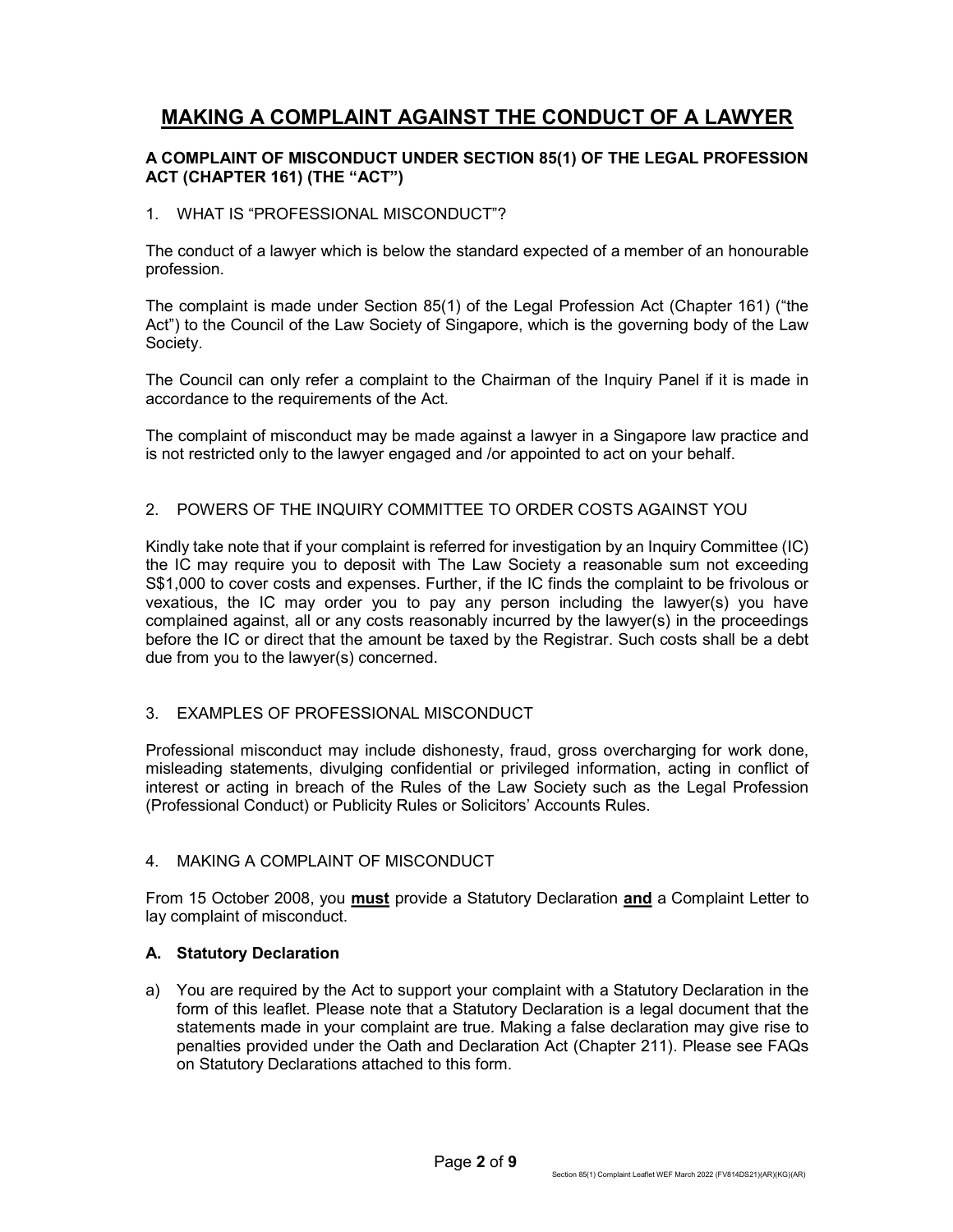#### B. Complaint Letter

You are required to provide the following in a separate letter:-

- b) Caption your letter "Complaint under Section 85(1) of the Legal Profession Act".
- c) State your full name, residential address as in your NRIC/Passport and contact number and attach a copy of your NRIC (front and back) or a copy of the bio-data page of your passport. If you are making a complaint on behalf of a Company, LLP or MCST, you must be the authorized representative of the entity and furnish a Letter of Authority stating that you are authorized to make the complaint on behalf of the entity.
- d) The name of the lawyer you are making the complaint against and the Singapore law practice where the lawyer is or was last practicing in. Please note that under the Act, a complaint cannot be made against a law practice.
- e) Describe clearly the alleged misconduct and when it occurred. Where there is more than one allegation of misconduct, use a bullet point format (point by point) to state each alleged misconduct and when it occurred.
- f) Provide copies of the necessary documents that support and/or set out the details of your complaint. Do not send originals.
- g) Indicate if the complaint refers to misconduct which occurred more than 6 years from the date of the complaint or more than 6 years from the earliest date you discovered the fraud or could with reasonable diligence have discovered it. The Council cannot refer a complaint concerning the conduct of a lawyer more than 6 years after the date of the misconduct to the Chairman of the Inquiry Panel without the leave of the High Court.
- h) Where there is more than one complaint, state each complaint as a heading and provide the particulars as described in (f) to support each alleged complaint.
- i) Write the information clearly and sign the complaint. The complaint must be addressed to the Director of the Regulatory Department and sent to the Law Society together with the original Statutory Declaration and the supporting documents either by mail or by hand to "The Law Society of Singapore, 28 Maxwell Road, #01-03 Maxwell Chambers Suites Singapore 069120".

(wef: 12 January 2017)

- j) The Society cannot accept verbal complaints or complaints via e-mail or provide advice on the merits or success of a complaint or give legal advice. Upon receiving the documents as stated above, the Society will send an acknowledgement informing you of the date at which the Council will consider your complaint.
- k) A complaint may be in a language other than English, however, you are required to bear the cost of translation into English for the complaint letter and any supporting documents. Where you do not have the means to translate the documents into English, the Society will do so and this cost will be a debt owed to the Society.
- l) For voice recordings, you are required to provide a transcription in English. Where you do not have the means to provide a transcription of the records in English, the Society will do so and under the law the costs of the same will be as legal debt you owe the society.
- m) Please refer to the Law Society's website https://www.lawsociety.org.sg for further information on lodging a complaint.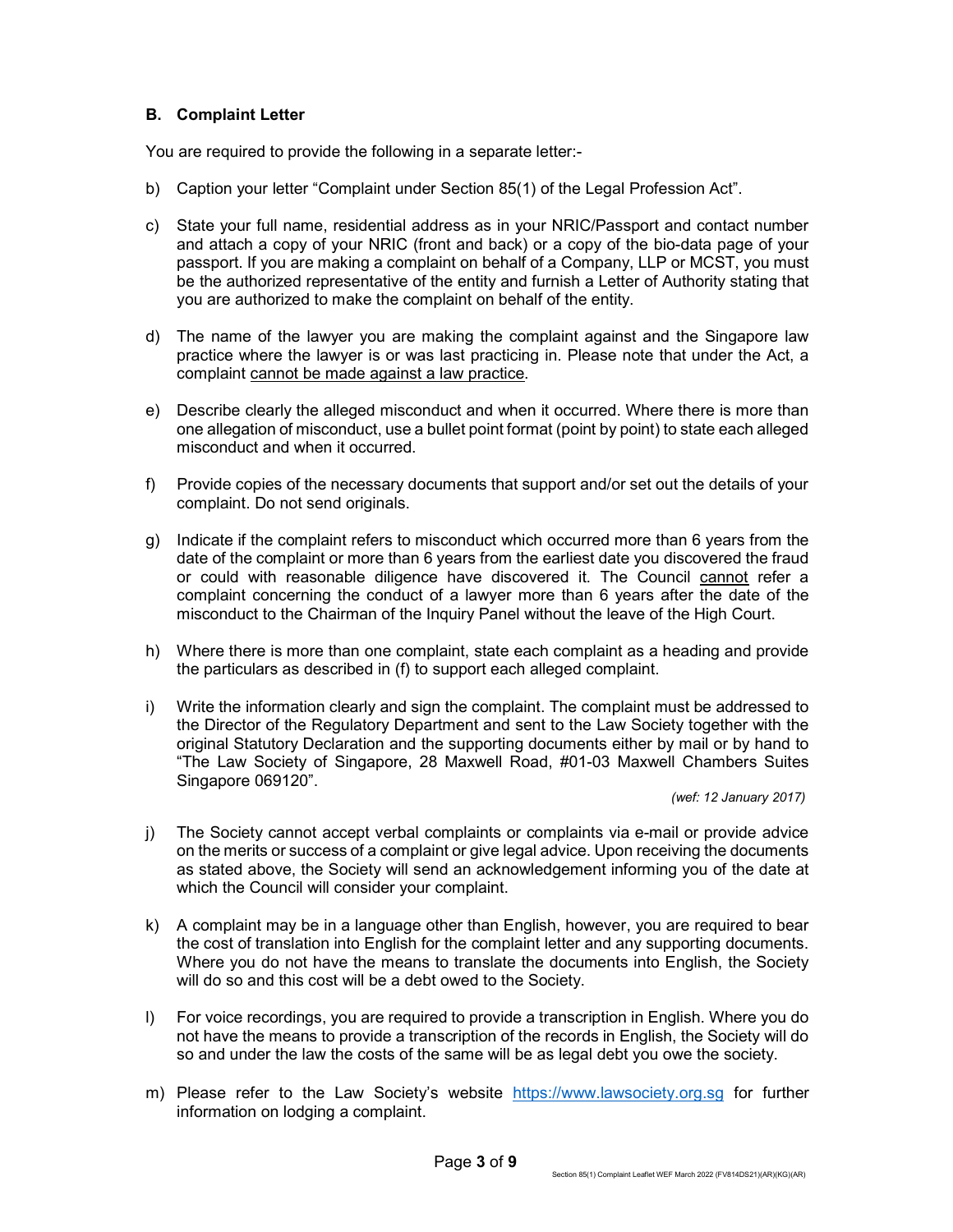(To be used for declarations by individual persons)

#### STATUTORY DECLARATION UNDER THE OATHS AND DECLARATIONS ACT (CAP 211) in support of a complaint against an advocate and solicitor made under Section 85(1) of the Legal Profession Act (Cap 161)

|                    | (Name) holder of NRIC/Passport number*         |
|--------------------|------------------------------------------------|
| <u>residing at</u> | do solemnly and sincerely declare as follows:- |

- 1. all the statements made by me in my letter of complaint dated the..... day of................ 20..... to the Council of the Law Society of Singapore (hereinafter called "my Letter of Complaint") are true on every point material to the complaint and there are no other particulars or additional information relevant to my complaint;
- 2. the conduct complained of in my Letter of Complaint did not occur more than six years prior to the date of my letter of Complaint;
- 3. to the best of my knowledge there are are no<sup>1</sup> other complaints made to the Law Society of Singapore by me or any other person which arises from the same set of facts and particulars detailed in my letter of complaint dated the..... day of................. 20..... to the Council of the Law Society of Singapore; and

the particulars of the complaints are set out in the exhibit marked "A" and attached to this Statutory Declaration. (delete if inapplicable).

I understand that any person who makes in a statutory declaration a statement which is false and which he knows or has reason to believe is false or does not believe to be true, touching any point material to the object for which the statutory declaration is made or used, commits an offence under the Oaths and Declarations Act (Cap 211) for which upon conviction a person can be imprisoned for a term that may extend to 7 years and a fine.

#### **AND**

I make this solemn declaration by virtue of the provisions of the Oaths and Declarations Act (Cap 211) and subject to the penalties provided by that Act for the making of false statements in statutory

<sup>&</sup>lt;sup>1</sup> SB5(1) Legal Profession Act (cap 161):

Any complaint of the conduct of an advocate and solicitor-

<sup>(</sup>a) shall be made to the Society in writing;

<sup>(</sup>b) shall include a statement by the complainant -

<sup>(</sup>i) as to whether, to his knowledge, any other complaint has been made to the Society against the advocate and soficitor, by him or by any other person, which arises from the same facts as his complaint; and

<sup>(</sup>ii) if so, setting out such particulars of each such complaint as the Council may require and he is able to provide.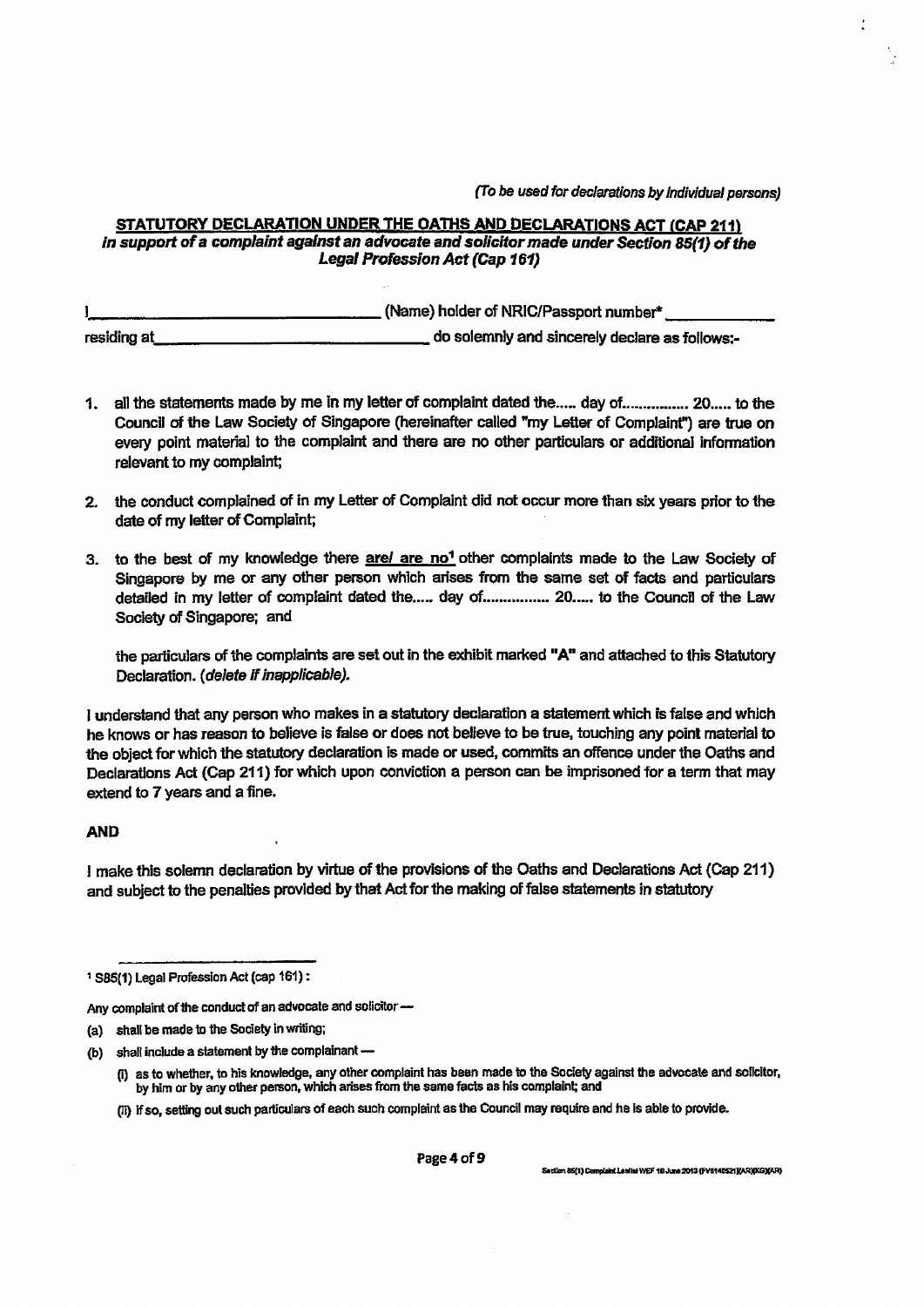(To be used for declarations by individual persons)

 $\bar{\beta}$ 

t,

 $\ddot{\phantom{a}}$ 

 $\ddot{\phantom{0}}$ 

declarations, conscientiously believing the statements contained in this declaration to be true in every particular.

| Declared at |        |    |             |
|-------------|--------|----|-------------|
| By          |        |    |             |
| This        | day of | 20 | (signature) |

 $\ddot{\phantom{a}}$  $\bar{\mathbf{z}}$ 

Before me,

**Commissioner for Oaths/Notary Public** 

 $\ddot{\phantom{0}}$ 

 $\frac{1}{2}$ 

Page 5 of 9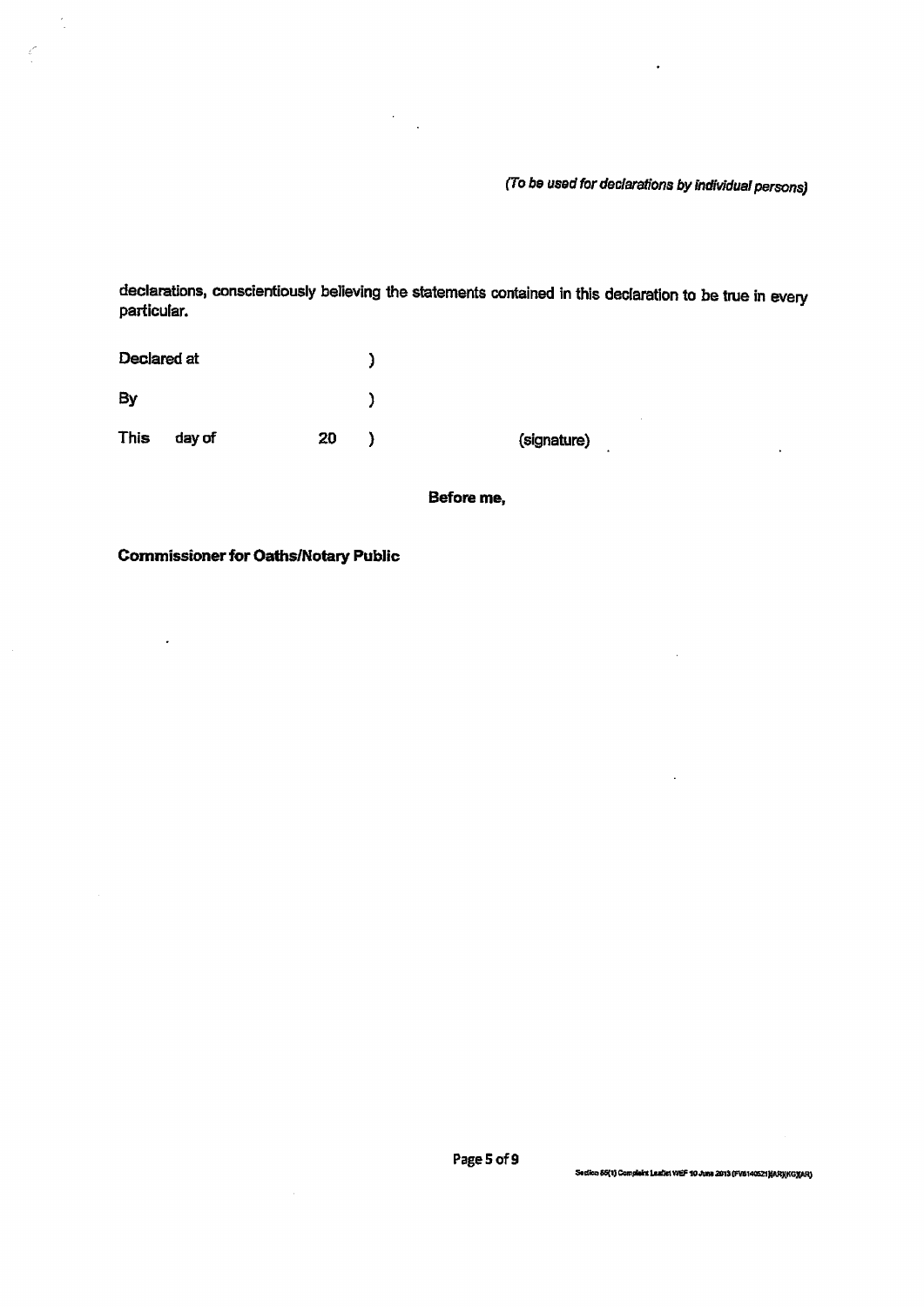(For use by declarations made on behalf of corporate bodies)

#### STATUTORY DECLARATION UNDER THE OATHS AND DECLARATIONS ACT (CAP 211) in support of a complaint against an advocate and solicitor made under Section 85(1) of the **Legal Profession Act (Cap 161)**

- (Principal) to make the (a) I am duly authorized by to the Council of the Law Society 20 complaint dated the day of (hereinafter called "the Letter of Complaint");
- (b) the facts stated in the Letter of Complaint signed by me on behalf (Principal) are within my personal knowledge or derived from documents placed before me and are true on every point material to the complaint and there are no other particulars or additional information relevant to the complaint;
- (c) the conduct complained of in the Letter of Complaint did not occur more than six years prior to the date of the Letter of Complaint;
- (d) to the best of my knowledge there are/ are no<sup>1</sup> (delete whichever is inapplicable) other complaints made to the Law Society of Singapore by me or any other person which arises from the same set of facts and particulars detailed in the Letter of Complaint; and

the particulars of the complaints are set out in the exhibit marked "A" and attached to this Statutory Declaration. (delete if inapplicable).

I understand that any person who makes in a statutory declaration a statement which is false, and which he knows or has reason to believe is false or does not believe to be true, touching any point material to the object for which the statutory declaration is made or used, commits an offence under the Oaths and Declarations Act (Cap 211) for which upon conviction a person can be imprisoned for a term that may extend to 7 years and a fine.

#### **AND**

I make this solemn declaration by virtue of the provisions of the Oaths and Declarations Act (Cap 211) and subject to the penalties provided by that Act for the making of false statements in statutory

- (i) as to whether, to his knowledge, any other complaint has been made to the Society against the advocate and solicitor, by him or by any other person, which arises from the same facts as his complaint; and
- (ii) if so, setting out such particulars of each such complaint as the Council may require and he is able to provide.

Page 6 of 9

Section 85(1) Complaint Leelin WEF 10 June 2013 (FV6140521)(AR)(KG)(AR)

<sup>&</sup>lt;sup>1</sup> S85(1) Legal Profession Act (cap 161):

Any complaint of the conduct of an advocate and solicitor -

<sup>(</sup>a) shall be made to the Society in writing;

<sup>(</sup>b) shall include a statement by the complainant  $-$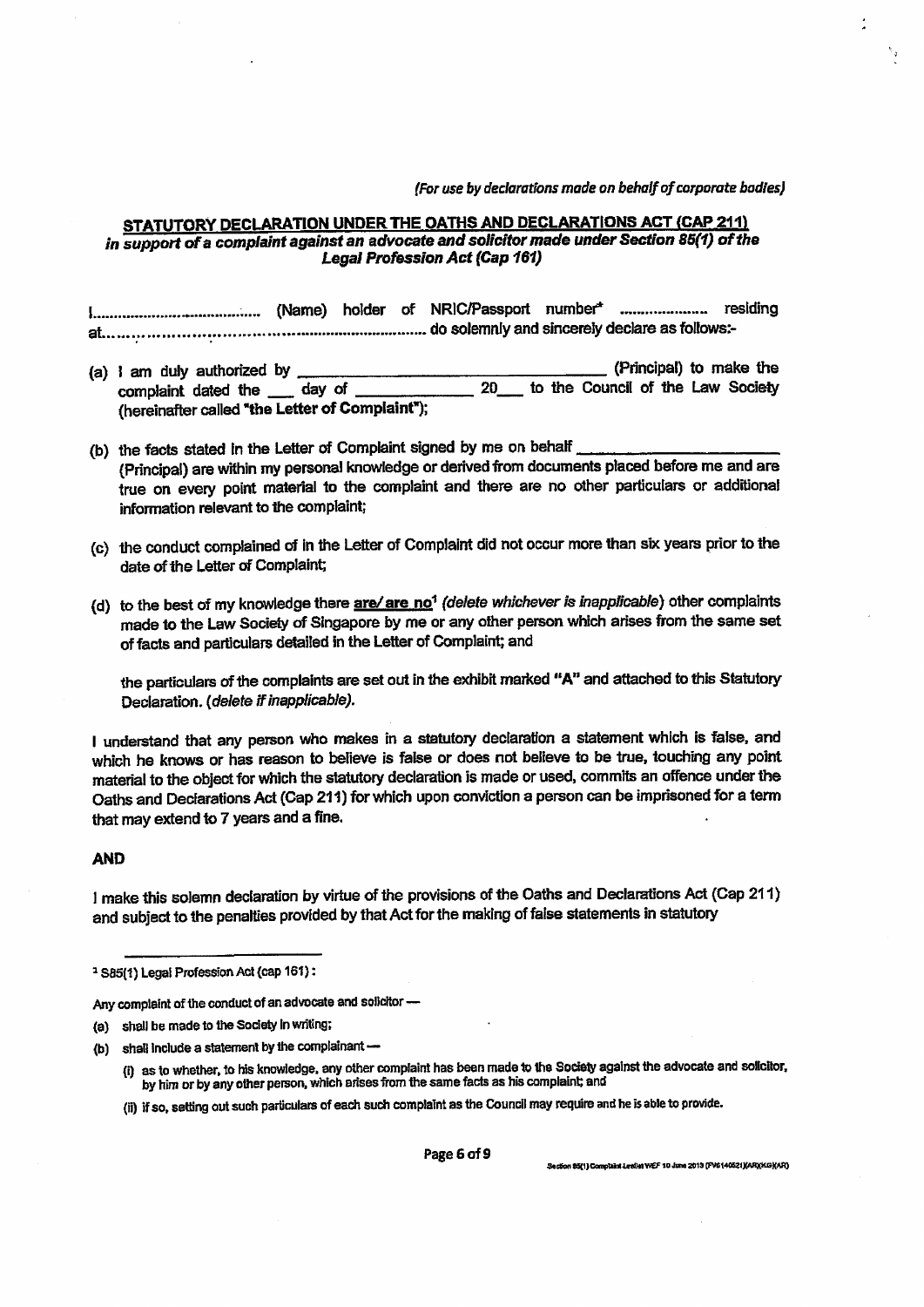(For use by declarations made on behalf of corporate bodies)

declarations, conscientiously believing the statements contained in this declaration to be true in every particular.

| Declared at |        |    |             |
|-------------|--------|----|-------------|
| By          |        |    |             |
| This        | day of | 20 | (signature) |

Before me,

**Commissioner for Oaths/Notary Public** 

 $\ddot{\phantom{1}}$ 

 $\hat{\mathcal{F}}_1$ 

 $\ddot{\phantom{a}}$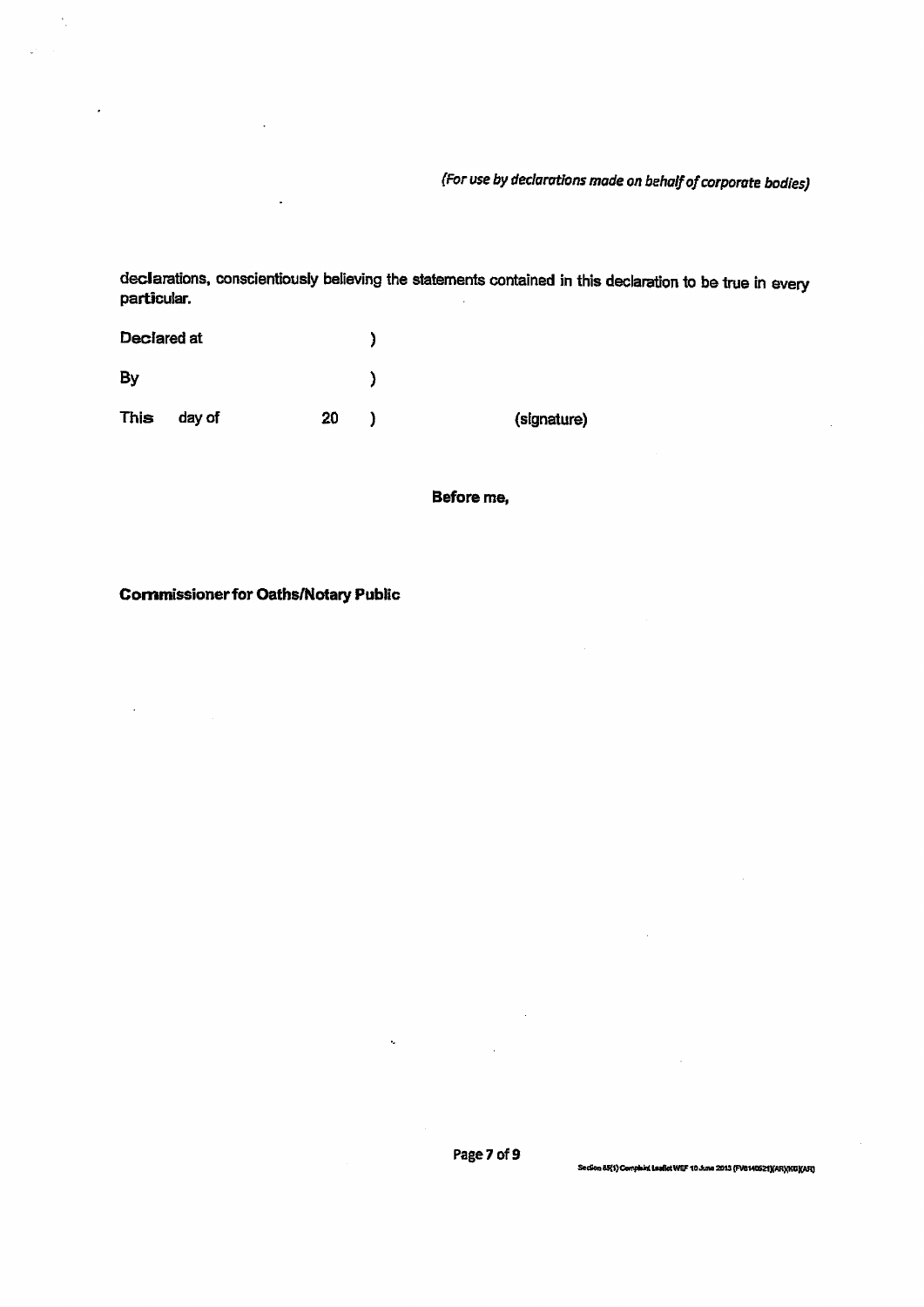### SAMPLE

#### (Date)

Director of the Regulatory Department Law Society of Singapore 28 Maxwell Road #01-03 Maxwell Chambers Suites Singapore 069120

Dear Sir/Madam,

#### COMPLAINT AGAINST MR XYZ OF MESSRS XYZ & CO UNDER SECTION 85(1) OF THE LEGAL PROFESSION ACT

1. The following are my particulars: Name: NRIC No.:

Address: Contact No.:

- 2. The lawyer I wish to make a complaint against: Name: Singapore law practice:
- 3. I am laying a complaint against the lawyer for:
	- (a) 1st Complaint
	- (b) 2nd Complaint
	- (c) 3rd Complaint
- 4. Particulars of the complaints are as follows: (a)  $1<sup>st</sup> Complaint$

[Provide particulars specific to this alleged complaint, e.g. – "on 20/01/08, during a meeting with the lawyer he asked me to … …"]

[Attach copies of the documents mentioned in your particulars, e.g. Warrant to Act, Order of Court, other documents prepared by lawyer, invoices, receipts, letters, faxes, emails etc]

#### (b) 2nd Complaint

[Provide particulars specific to his alleged failure + copies of supporting documents]

#### (c) 3rd Complaint

[Provide particulars specific to his alleged failure + copies of supporting documents]

5. Thank you.

Yours faithfully,

#### Signature(s)

[All complainants must sign the letter. Where the complaint is on behalf of a Company, LLP or MCST, a Letter of Authority must be furnished and the authorized Representative must sign the letter.]